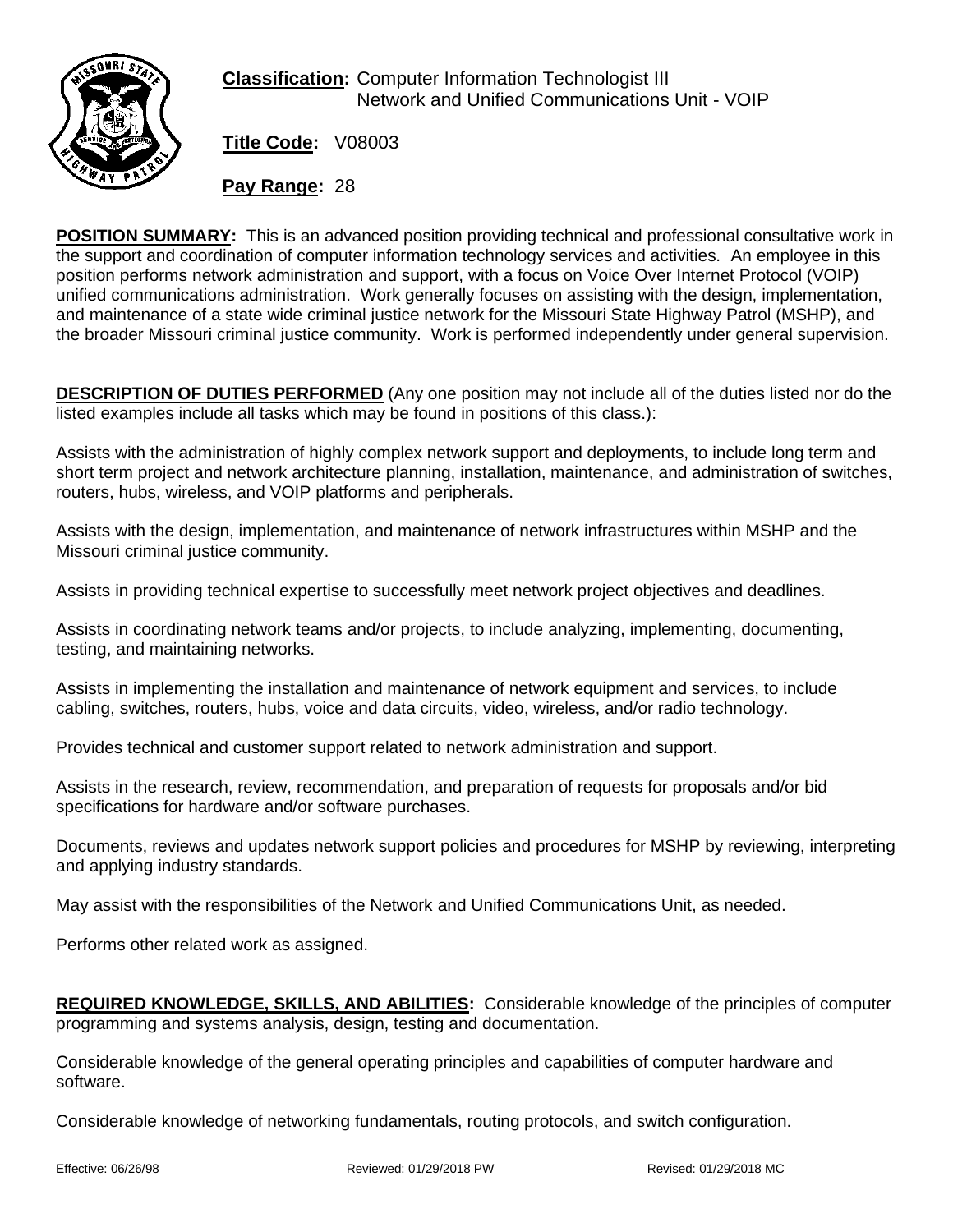## **Classification:** Computer Information Technologist III **Classification:** Page 2 Network and Unified Communications Unit - VOIP

Considerable knowledge of or ability to learn the Criminal Justice Information Services (CJIS) Security Policy.

Considerable knowledge of or ability to learn the MULES system as it relates to the technical connectivity and CJIS Security requirements.

Considerable knowledge of software reference libraries and related utility programs.

Considerable knowledge of computer security systems and procedures.

Considerable knowledge of computer networking and telecommunications.

Considerable knowledge of computer operating systems.

Working knowledge of or ability to learn the agency's automated information systems.

Working knowledge of or ability to learn the agency's functions and their interrelationships.

Working knowledge of the principles of cost benefit analysis.

Working knowledge of the principles of project management.

Working knowledge of the principles of disaster recovery.

Working knowledge of the procurement process.

Working knowledge of continuing trends and developments in computer hardware and software.

Working knowledge of various computer platforms.

Working knowledge of the information strategic planning process.

Working knowledge of the systems management process.

Possess good organizational skills.

Possess research and analysis skills.

Ability to utilize project management tools.

Ability to prepare and interpret computer program documentation.

Ability to prepare and maintain standards, policies, procedures, guidelines and technical manuals.

Ability to troubleshoot and resolve hardware and/or software problems.

Ability to create and present materials for training programs.

Ability to handle restricted and confidential information in a professional manner and maintain the information as such.

Ability to communicate in English clearly and concisely, both orally and in writing.